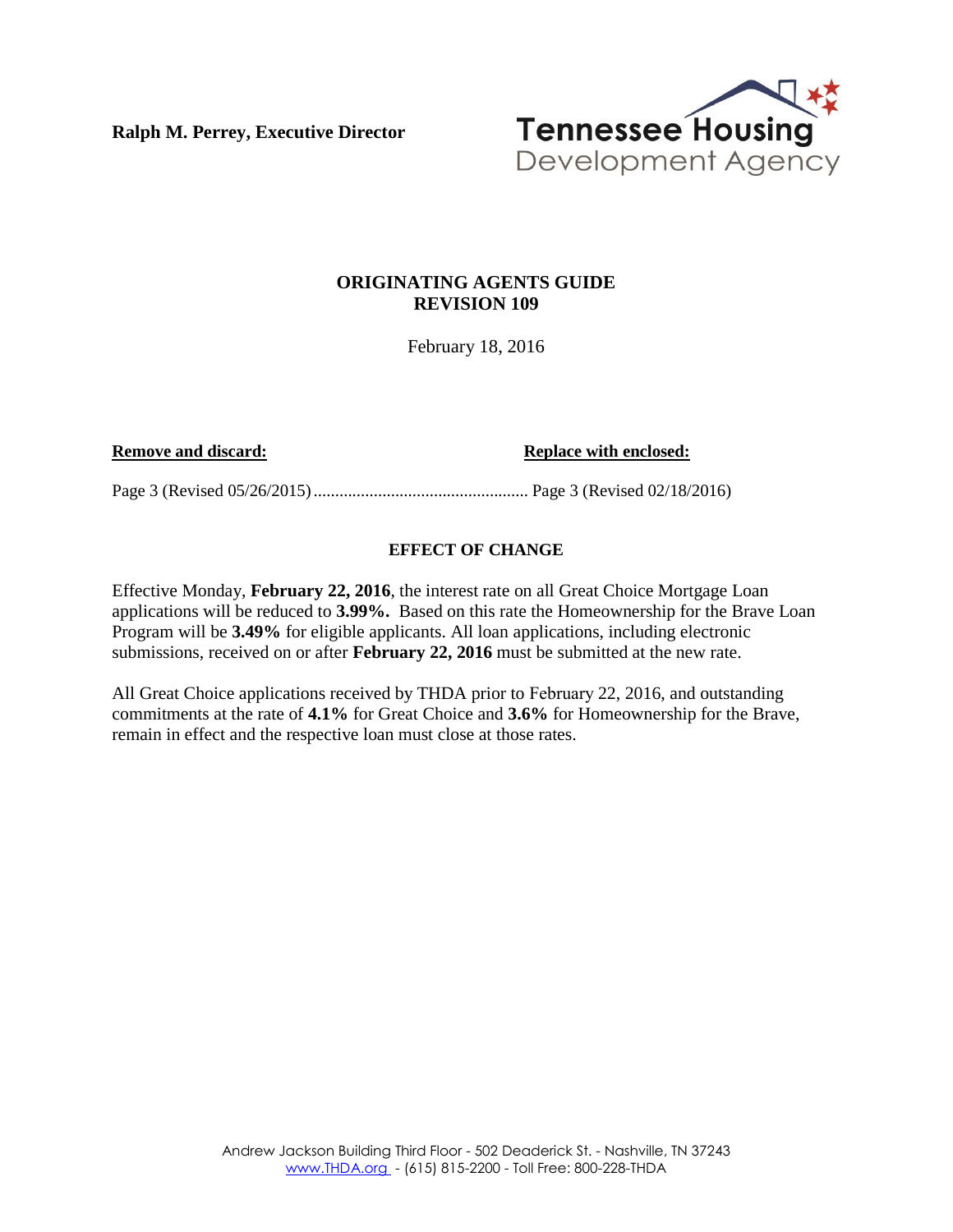

# **Originating Agents Guide**

## JANUARY 2014

Latest Revision: 2/18/16